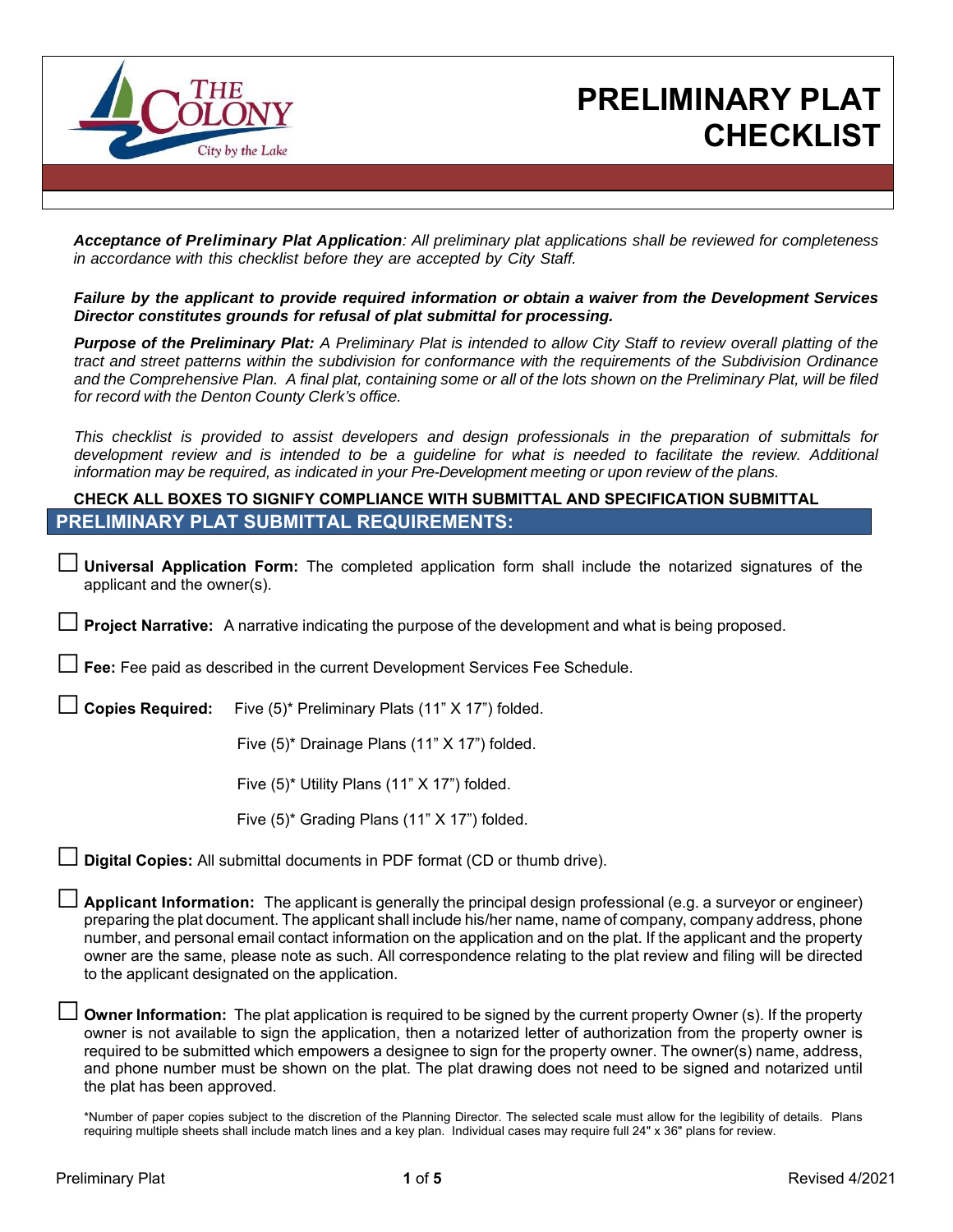## **PRELIMINARY PLAT SPECIFICATIONS:**

| Legibility and Scale: The preliminary plat shall be drawn to a scale of one-inch equals 400 feet or lager(one<br>inch equals 200 feet or larger preferable)                                                                                                                                                                                                     |
|-----------------------------------------------------------------------------------------------------------------------------------------------------------------------------------------------------------------------------------------------------------------------------------------------------------------------------------------------------------------|
| Notation of the Scale: Engineering scale required.                                                                                                                                                                                                                                                                                                              |
| Legend: The legend shall include an explanation for all graphic symbols on the plans.                                                                                                                                                                                                                                                                           |
| Bar or Graphic Scale and Directional, North Arrow are required.                                                                                                                                                                                                                                                                                                 |
| Date: The plat shall include the date of initial preparation and the date of any subsequent revisions.                                                                                                                                                                                                                                                          |
| Project Number: After the plat has been submitted, a unique project number will be generated by City Staff. All<br>subsequent revisions shall have this number clearly visible in subsequent title blocks.                                                                                                                                                      |
| Title Block: A title block including the following information shall be included on each page:<br>Type of plat: "Preliminary Plat"<br>$\bullet$                                                                                                                                                                                                                 |
| Project name of the proposed project with proposed lot and block designations.<br>$\bullet$<br>Legal description (County and abstract OR the current subdivision name and lot and block designation).<br>$\bullet$<br>Acreage of the total plat.<br>$\bullet$                                                                                                   |
| Project number (project number will be established upon submittal and must be reflected within the title block<br>$\bullet$<br>of all revisions).                                                                                                                                                                                                               |
| $\perp$ Denton County Seal Block: A three (3) inch square blank block shall be provided on the bottom right-hand corner<br>of the plat on which the Denton County filing seal will be affixed at the time of filing.                                                                                                                                            |
| Location Map: A location map with the subject site clearly indicated and referenced to existing major streets and/or<br>highways. If there is no adjacent subdivision, a scaled map showing the nearest subdivision in each direction and how<br>the streets or highways in the submitted plat connect with those of the nearest subdivision shall be provided. |
| Metes and Bounds Description: Include the written legal description of the property.                                                                                                                                                                                                                                                                            |
| Dedication: Any rights-of-way, parks, easements or other publicly owned areas shall be dedicated to the City via the<br>plat.                                                                                                                                                                                                                                   |
| Easements: The plat shall show all existing easements and include the filing information for each, including separate<br>instruments that apply to the property. The plat shall also show all proposed easements, dimensioned, with the specific<br>type of easement called out.                                                                                |
| Floodplain: The plat shall show the Ultimate Flood Plain and the FEMA 100 Year Flood Plain and clearly label both<br>with reference to FIRM map panel number.                                                                                                                                                                                                   |
| <b>Monuments:</b> The location, dimension, material and approximately of all monuments.                                                                                                                                                                                                                                                                         |
| Visibility Triangles: Visibility triangles shall be shown at all street and alley intersections on the plat. Visibility triangles<br>shall be in accordance with the regulations of Section 18-605 of the Zoning Ordinance.                                                                                                                                     |
| <b>Existing and Proposed Access:</b><br>The location, dimension, name and description of all existing public and/or private rights-of-way and/or<br>easements, including streets, alleys, medians, and curb cuts within the subject property shall be shown on the                                                                                              |
| plat.<br>The plat shall also show the dimensions of public and/or private rights-of-way, including streets and alleys<br>$\bullet$<br>which abut, intersect, or form part of the proposed subdivision boundary.                                                                                                                                                 |

Preliminary Plat **2** of **5** Revised 4/2021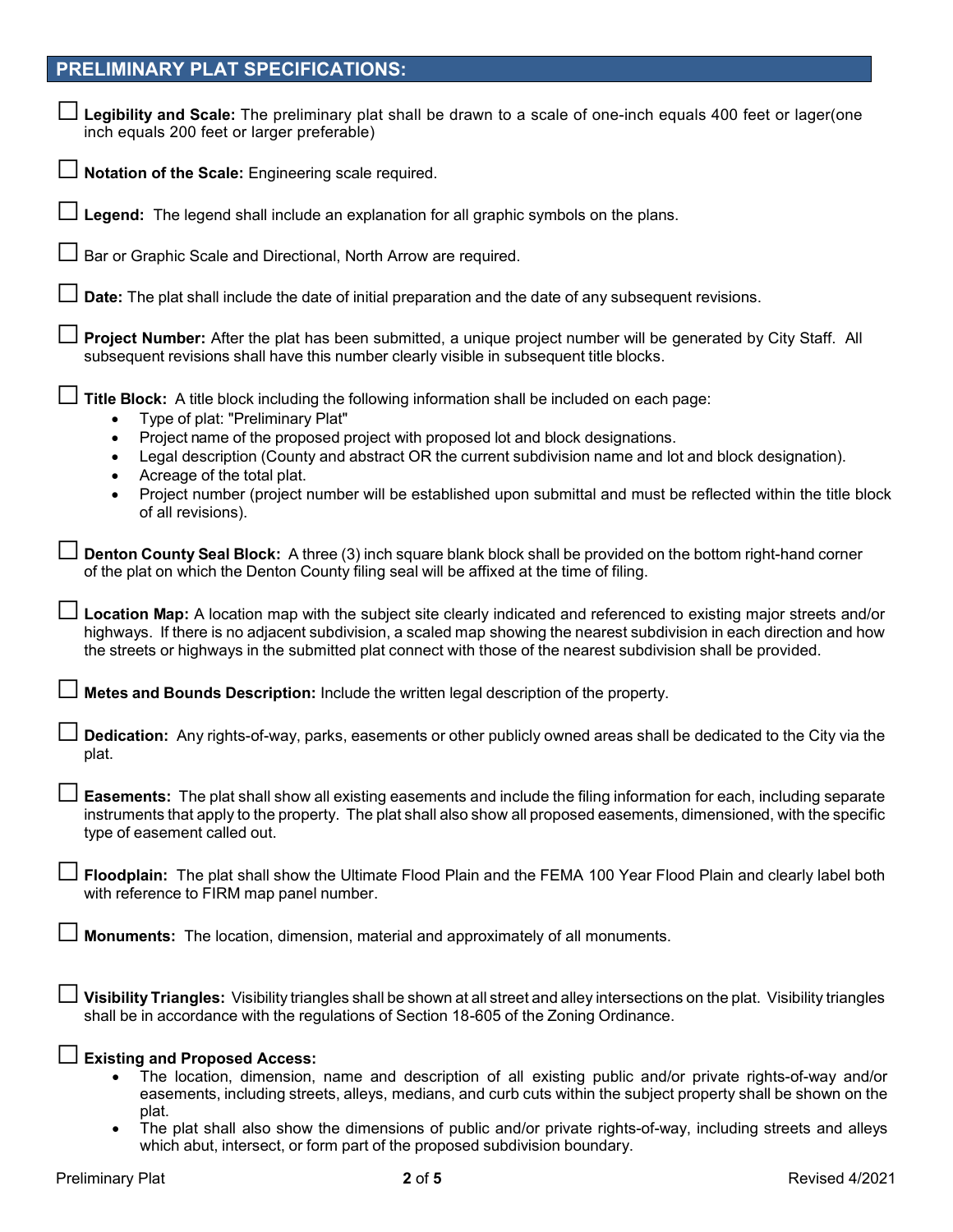| The surveyor/ consultant shall submit a list of the street names proposed for use in the subdivision which will<br>be reviewed against The Colony's existing street names currently found in the Geographic Information System<br>(GIS) street name database. Any similar names are then flagged and reviewed by Planning, GIS, Engineering,<br>and the Fire Marshal to determine if a different street name should be substituted and used. Street names<br>shall be shown for all public and/or private rights-of-way.<br>Street names Reference the Subdivision Ordinance, Master Thoroughfare Plan and the City's Engineering<br>Design Manual for right-of-way dedication requirements. |
|----------------------------------------------------------------------------------------------------------------------------------------------------------------------------------------------------------------------------------------------------------------------------------------------------------------------------------------------------------------------------------------------------------------------------------------------------------------------------------------------------------------------------------------------------------------------------------------------------------------------------------------------------------------------------------------------|
| $\Box$ Street Names: Proposed street names are subject to review and approval by the GIS Department.                                                                                                                                                                                                                                                                                                                                                                                                                                                                                                                                                                                         |
| $\Box$ Existing Utility Service: The location and size of existing water and/or sanitary sewer mains, culverts, storm drains,<br>fire hydrants, and other underground facilities and/or infrastructure within 200 feet of the subject property shall be<br>shown on a separate utility plan.                                                                                                                                                                                                                                                                                                                                                                                                 |
| $\perp$ Proposed Lot and Block Labeling: The proposed lots shall be labeled with numbers and the proposed blocks shall<br>be labeled with letters on the plat (e.g. Lots 1, 2, and 3, Block A). Block letters may not cross a street or alley; lot<br>numbers must be continuous.                                                                                                                                                                                                                                                                                                                                                                                                            |
| □ City Boundary Lines: The plat shall show the location of city limit lines and/or the outer border of the City's<br>extraterritorial jurisdiction (ETJ).                                                                                                                                                                                                                                                                                                                                                                                                                                                                                                                                    |
| <b>State Plane Coordinates:</b> The plat shall contain two (2) state plane coordinates on the subject property.                                                                                                                                                                                                                                                                                                                                                                                                                                                                                                                                                                              |
| $\Box$ Adjacent Property Information: If the subject property is adjacent to existing residential lots, parks, and/or public<br>areas, the location, size, ownership and filing information shall be indicated on the plat within a minimum of 200 feet<br>from the subject property. Each adjacent subdivision showing alleys, streets, easements, adjacent lot lines, subdivision<br>name, ownership, filing and current zoning information shall be indicated on the plat. If the adjacent property is<br>unplatted, the plat shall show the property lines, ownership information, county and abstract number, and the note "Not<br>platted."                                            |
| ∟ Buffering/Screening: The plat shall show the location of any required and/or proposed buffering and screening.                                                                                                                                                                                                                                                                                                                                                                                                                                                                                                                                                                             |
| <b>I</b> Finished Floor Elevations: The plat shall show the finished floor elevations for each lot on the preliminary plat.                                                                                                                                                                                                                                                                                                                                                                                                                                                                                                                                                                  |
| └┘ Acreage Detail: The plat shall show net and gross acreage for each lot on the plat, the proposed number of residential<br>lots, the area in residential use, the approximate area in parks and the area in other non-residential uses.                                                                                                                                                                                                                                                                                                                                                                                                                                                    |
| $\Box$ Line and Curve Table: Each line and each curve radii shown on the plat shall be detailed in a table.                                                                                                                                                                                                                                                                                                                                                                                                                                                                                                                                                                                  |
| $\Box$ Setback Exhibit: If the plat includes residential lots, one (1) separate exhibit showing the required setbacks shall be<br>submitted to aid the review of residential building plans. In addition, a table showing the square footage of each lot<br>shall be included in the setback exhibit to ensure that minimum lot sizes have been achieved, according to Section 11,<br>Area Regulations, of the Zoning Ordinance.                                                                                                                                                                                                                                                             |
| Standard Note: Include the following standard note on a Preliminary Plat: Selling a portion of property by metes and<br>bounds, except as shown on an approved, filed and accepted Conveyance Plat, Final Plat or Minor Plat is a violation of<br>the City's Code of Ordinances and State Law.                                                                                                                                                                                                                                                                                                                                                                                               |
| Signature Blocks and Statements: Signature blocks shall be included on the plat. Those<br>Signature blocks that require a notary seal shall include a notary block beneath the signature block.                                                                                                                                                                                                                                                                                                                                                                                                                                                                                              |
| Owner's certificate with associated notary block required.<br>Surveyor's or Professional Engineer's certificate with associated notary block required.                                                                                                                                                                                                                                                                                                                                                                                                                                                                                                                                       |
| These signature blocks shall not be signed ar notarized until the plat has been approved by the Planning                                                                                                                                                                                                                                                                                                                                                                                                                                                                                                                                                                                     |

*These signature blocks shall not be signed or notarized until the plat has been approved by the Planning & Zoning Commission***.**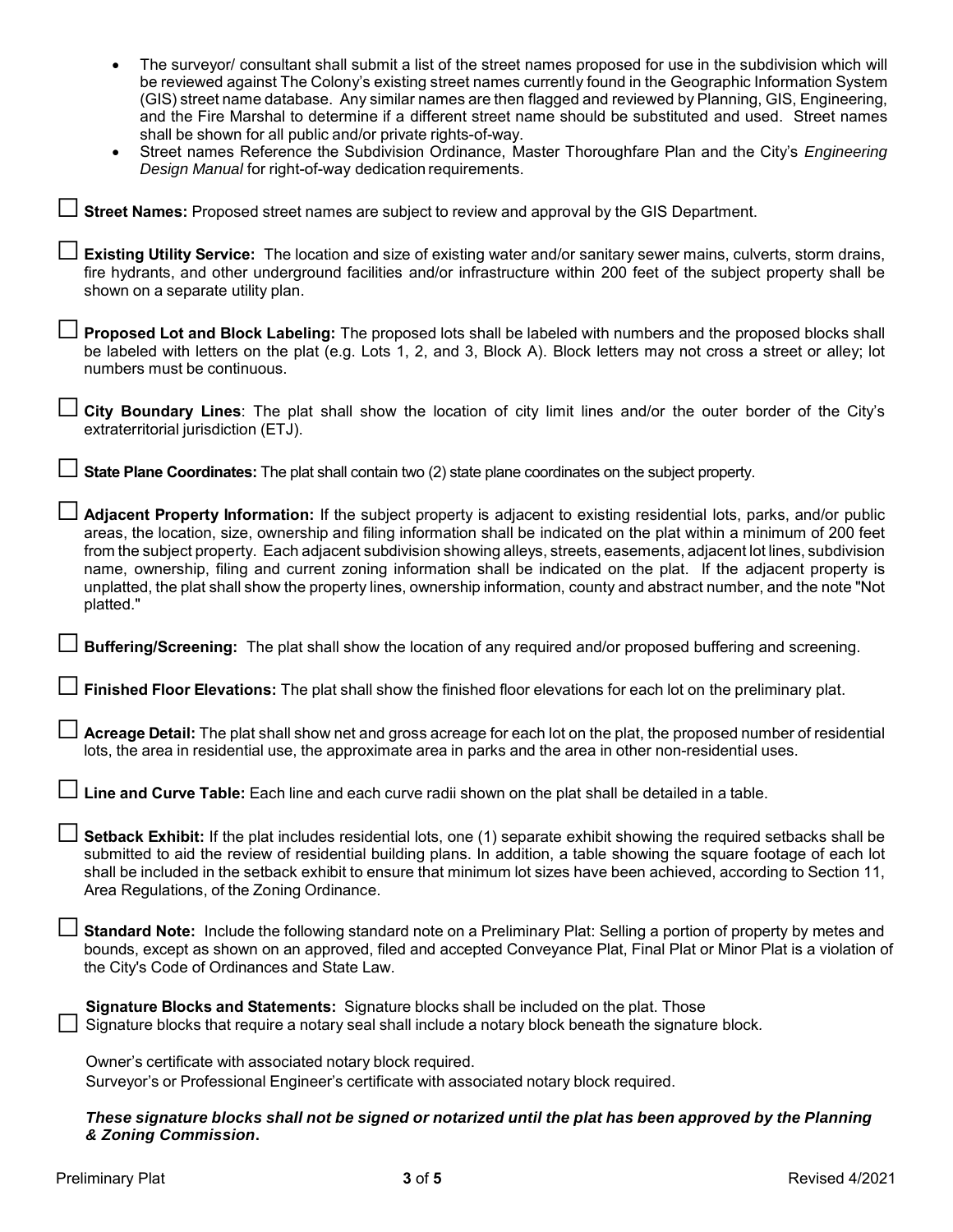## □ **Approval Block:**

CITY SIGNATURE BLOCK: The Replat shall include the following signature block:

On the  $\_\_\_\_\_$  day of  $\_\_\_\_\_\_$ , 20  $\_\_\_\_$ , this plat was duly approved by The Planning and Zoning Commission of the City of The Colony.

Signed:

Chairman of the Planning and Zoning Commission

Attest: City Secretary

## **DESIGNED IN COMPLIANCE WITH GUIDING DOCUMENTS:**

□ **Engineering Design Manual** 

□ **Gateway Overlay District** 

□ **Comprehensive Plan** 

□ **Master Thoroughfare Plan** 

□ **Subdivision Ordinance**